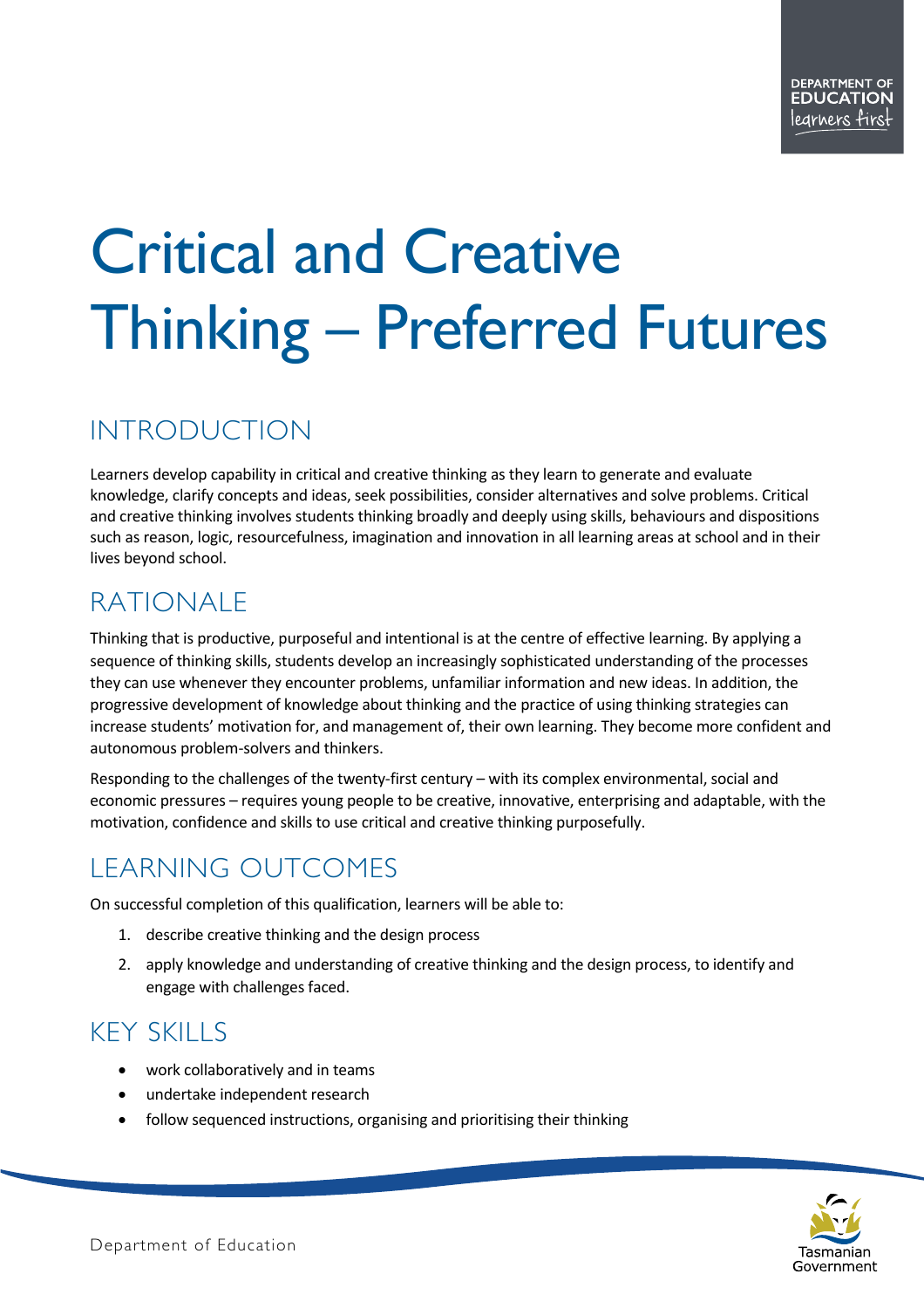- think laterally and offer innovative and creative responses to problems and challenges
- meet learning and organisational timeframes

### KEY KNOWLEDGE

- Learners investigate key creative models that will inform their own creative practice and outcomes.
- Learners are aware of the problems and opportunity present in modern Tasmania
- Learners know that their creative responses are a function of the contexts that surround them.

# QUALIFICATION STRUCTURE

#### Module 1

Doing some detective work – checking sources (contextualising)

#### Module 2

Introduction to critical thinking frameworks (knowledge building)

#### Module 3

Applying critical thinking frameworks to a range of texts (act + plan)

#### Module 4

Developing response (visual, spoken or written) demonstrating understanding of using critical thinking frameworks (reflect + respond) to distinguish between fact and fiction, specifically in the media.

### WORK REQUIREMENTS

A body of work within an ePortfolio which will include:

- 1. A Journal: Comprising ongoing responses and reflections from throughout the qualification. The type of journal (oral, written, multimodal) will be determined by the learner in conjunction with the teacher.
- 2. Documentation of a design approach to a local habitat challenge
- 3. Documentation of a design solution to address a student-identified problem in Tasmania, identifying context, presenting a creative solution, assessing relative merit and overcoming difficulties with the design.

### CAPABILITY STANDARDS

**Capability standard 1:** The learner distinguishes between creative and critical thinking, and applies creative thinking models to self-reflect on personal learning and teaching.

**Capability standard 2:** The learner generates alternatives and innovative solutions, and adapts ideas, including when information is limited or conflicting